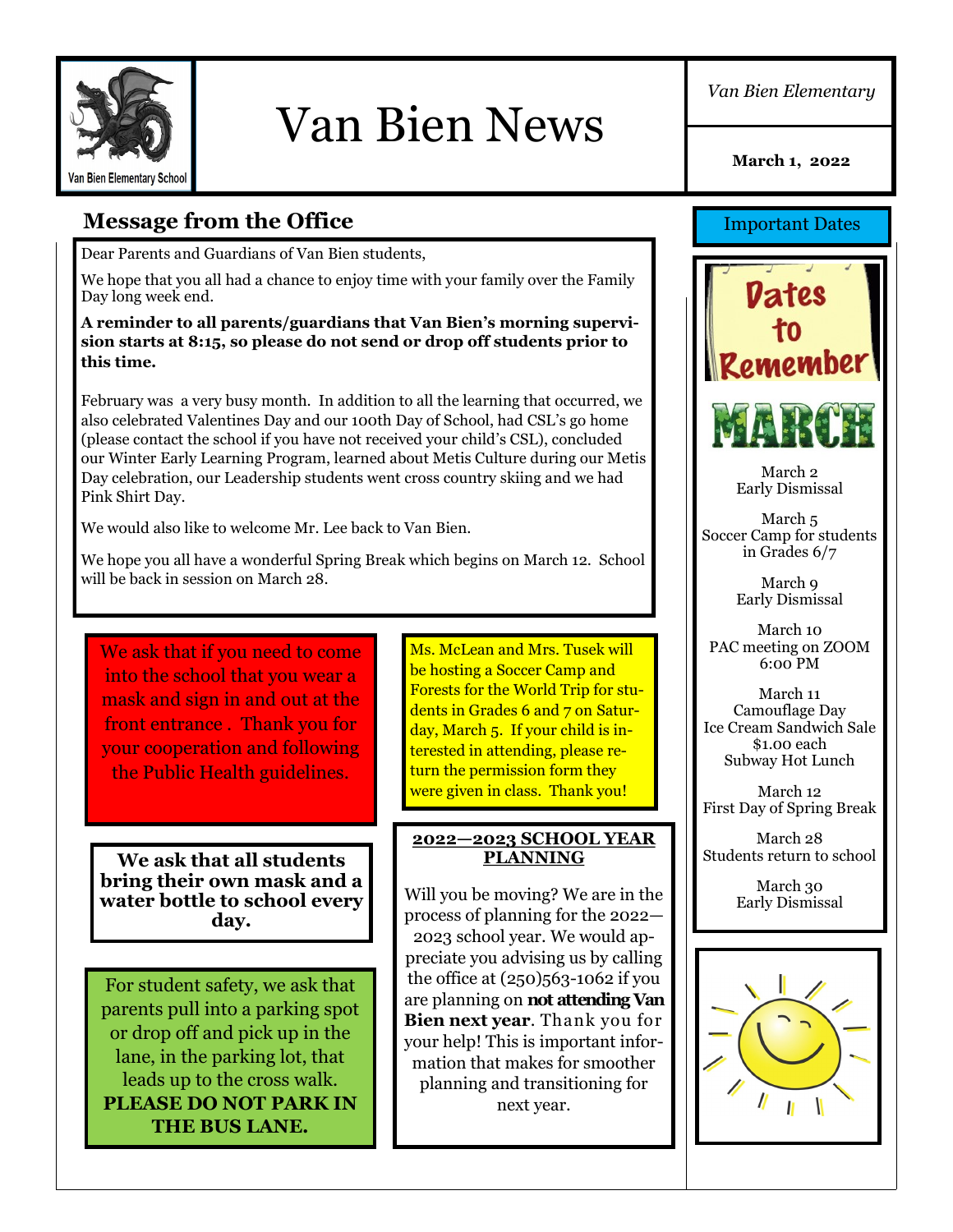

## Page 2 **Van Bien News**



## **Nut and Scent Aware**

Please do not send items to school that contain nuts as we have students and staff who have allergies to nut products. **This includes Nutella.**

We have students and staff who have severe allergies to scented products so it is important that scented products such as perfume, lotion and body spray not be worn in our learning environment.

**Supervision**

**Morning supervision begins at 8:15am.** For safety reasons please do not drop students off at the school before this time.

**After School supervision ends at 2:55pm.** All students are to leave the school grounds immediately upon dismissal. They must go home, check in with an adult and if they wish to return to school, they may do so **after 3:05 pm.**

Every Friday, students are encouraged to wear their Van Bien Spirit Wear. We have some extra shirts at the office if you are interested in purchasing one.

The next PAC Meeting will be held Thursday, March 10 at 6:00 pm on ZOOM. We hope to see you there.

PAC's Munch a Lunch hot lunch ordering system is now up and running. If you check out the Van Bien Facebook page, it has information on it regarding upcoming choices for Munch A Lunch. Cut off is a week before hot lunch. You can pay by cash, credit card, or EMT to vanbienpac@gmail.com

**For families who already have accounts logins can be found** at https://munchalunch.com/login and for families who are new to Munch a Lunch, you can sign up here: [https://](https://munchalunch.com/schools/vanbien) [munchalunch.com/schools/vanbien](https://munchalunch.com/schools/vanbien)



### **When Children are Ill**

If your child is sick please keep them at home. Parents are required to complete the daily health checklist with their child every day before they go to school.



While the school yard may seem like a great place to exercise dogs, we are finding many dog messes on our school grounds resulting in a very unfavourable play space for our children. This is one of the reasons that dogs are not permitted on school property.